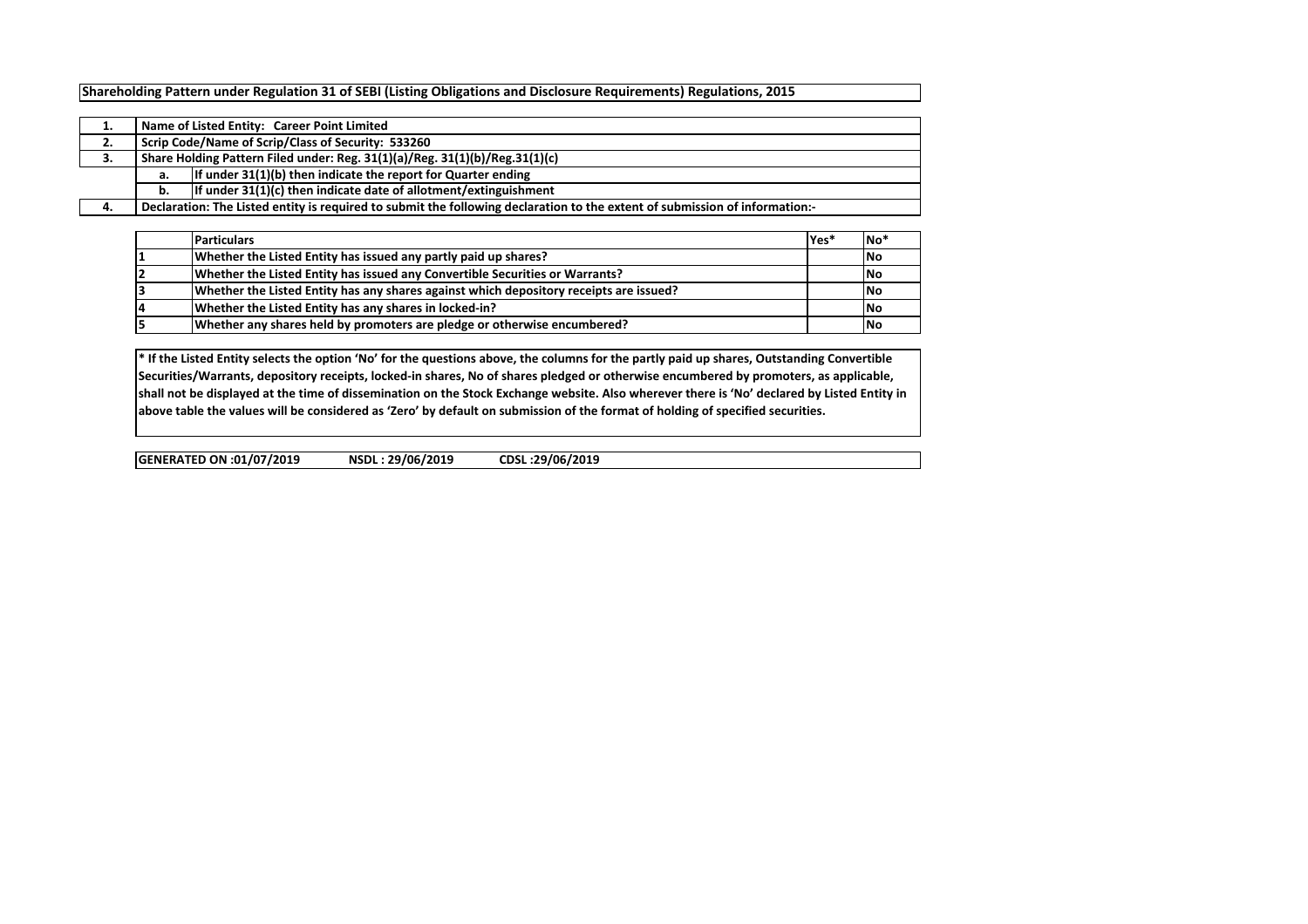## Career Point Limited

## Table I - Summary Statement holding of specified securities

|      |                                      |                  |                    |        |                         |                     | Sharehold<br>ling as a % |                                                             |           |            | <b>Shares</b><br>Underlyin % | ing, as a      |                               |                                                   | <b>Number of Shares</b><br>pledged or |                   |               |                            |
|------|--------------------------------------|------------------|--------------------|--------|-------------------------|---------------------|--------------------------|-------------------------------------------------------------|-----------|------------|------------------------------|----------------|-------------------------------|---------------------------------------------------|---------------------------------------|-------------------|---------------|----------------------------|
|      |                                      |                  |                    | No. of | No. of                  |                     | of total<br>no. of       | Number of Voting Rights held in each class<br>of securities |           |            |                              | Outstandi full |                               | lassuming Number of Locked in otherwise<br>shares |                                       | encumbered        |               | <b>Number</b><br>of equity |
|      |                                      |                  | No. of             | Partly | shares                  |                     | shares                   |                                                             |           |            |                              | conversio      |                               |                                                   |                                       |                   | shares        |                            |
|      |                                      |                  | fully paid paid-up |        | underlyin               |                     |                          | (calculate No of Voting Rights                              |           |            | convertibl n of              |                |                               | As a % of                                         |                                       | As a % of held in |               |                            |
|      |                                      | Nos. of          | up equity equity   |        |                         | Total nos. d as per |                          |                                                             |           |            | Total as a le                |                | convertibl                    |                                                   | total                                 |                   | total         | demateri                   |
|      |                                      | sharehold shares |                    | shares | <b>Depositor shares</b> |                     | SCRR,                    | Class eg:                                                   | Class eg: |            | $%$ of                       | securities e   |                               |                                                   | <b>Shares</b>                         |                   | <b>Shares</b> | alised                     |
|      | Category Category of shareholder     | ers              | held               | held   | y Receipts held         |                     | 1957)                    |                                                             |           | Total      | $(A+B+C)$                    |                | (including securities No. (a) |                                                   | held(b)                               | No. (a)           | held(b)       | form                       |
|      | (II)                                 | (III)            | (IV)               | (V)    | (VI)                    | $(VII) =$           | (VIII) As a              |                                                             | (IX)      |            |                              | (X)            | $(XI) =$                      |                                                   | (XII)                                 |                   | (XIII)        | (XIV)                      |
| (A)  | Promoter & Promoter Group            |                  | 8 11421254         |        |                         | 0 11421254          |                          | 62.8822 11421254                                            |           | 0 11421254 | 62.8822                      | 01             | 62.8822                       |                                                   |                                       |                   |               | 0 11421254                 |
| (B)  | Public                               | 13292            | 6741685            |        |                         | 6741685             | 37.1178                  | 6741685                                                     |           | 0 6741685  | 37.1178                      |                | 37.1178                       |                                                   |                                       | 0 NA              | <b>NA</b>     | 6741684                    |
| (C)  | Non Promoter - Non Public            |                  |                    |        |                         |                     |                          |                                                             |           |            |                              |                |                               |                                                   |                                       | OINA              | <b>NA</b>     |                            |
| (C1) | <b>Shares Underlying DRs</b>         |                  |                    |        |                         |                     |                          |                                                             |           |            |                              |                |                               |                                                   |                                       | 0 NA              | ΝA            |                            |
| (C2) | <b>Shares Held By Employee Trust</b> |                  |                    |        |                         |                     |                          |                                                             |           |            |                              |                |                               |                                                   |                                       | 0 NA              | <b>NA</b>     |                            |
|      | Total                                |                  | 13300 18162939     |        |                         | 0 18162939          |                          | 100 18162939                                                |           | 0 18162939 |                              |                | 100                           |                                                   |                                       |                   |               | 0 18162938                 |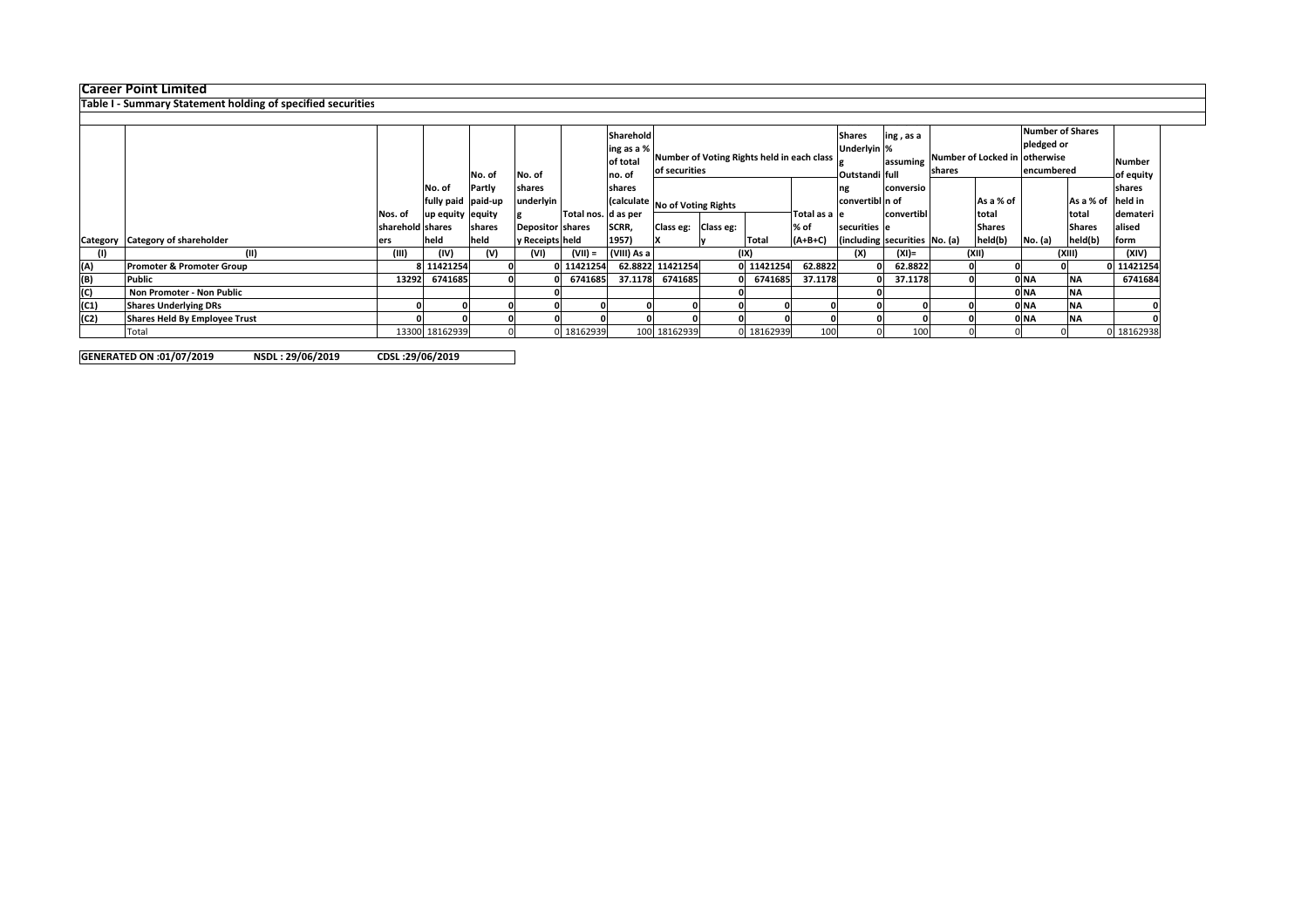|     | <b>Career Point Limited</b>                                                          |            |                  |                                   |                             |                         |            |                                 |                                                             |  |               |                 |                               |                                                        |                    |               |                                                                                      |                               |                     |
|-----|--------------------------------------------------------------------------------------|------------|------------------|-----------------------------------|-----------------------------|-------------------------|------------|---------------------------------|-------------------------------------------------------------|--|---------------|-----------------|-------------------------------|--------------------------------------------------------|--------------------|---------------|--------------------------------------------------------------------------------------|-------------------------------|---------------------|
|     | Table II - Statement showing shareholding pattern of the Promoter and Promoter Group |            |                  |                                   |                             |                         |            |                                 |                                                             |  |               |                 |                               |                                                        |                    |               |                                                                                      |                               |                     |
|     |                                                                                      |            |                  |                                   |                             |                         |            |                                 |                                                             |  |               |                 |                               |                                                        |                    |               |                                                                                      |                               |                     |
|     |                                                                                      |            |                  |                                   |                             | No. of                  |            | Sharehold<br>ing %<br>calculate | Number of Voting Rights held in each class<br>of securities |  |               |                 |                               | ing, as a<br>Underlyin %<br>assuming<br>Outstandi full | shares             |               | <b>Number of Shares</b><br>pledged or<br>Number of Locked in otherwise<br>encumbered |                               | Number<br>of equity |
|     |                                                                                      |            | Nos. of          | No. of<br>fully paid<br>up equity | Partly<br>paid-up<br>equity | shares<br>underlyin     | Total nos. | d as per<br>SCRR,<br>1957 As a  | <b>No of Voting Rights</b>                                  |  | Total as a le | convertibl n of | conversio<br>convertibl       |                                                        | As a % of<br>total |               | As a % of<br>total                                                                   | shares<br>held in<br>demateri |                     |
|     |                                                                                      |            | sharehold shares |                                   | shares                      | <b>Depositor</b> shares |            | % of                            | Class eg: Class eg:                                         |  |               | % of            | securities le                 |                                                        |                    | <b>Shares</b> |                                                                                      | <b>Shares</b>                 | alised              |
|     | Category & Name of the shareholders                                                  | PAN        | ers              | held                              | held                        | y Receipts held         |            | $(A+B+C2)$ X                    |                                                             |  | <b>Total</b>  | $(A+B+C)$       | (including securities No. (a) |                                                        |                    | held(b)       | No. (a)                                                                              | held(b)                       | form                |
|     | (1)<br>Indian                                                                        | (II)       | (III)            | (IV)                              | (V)                         | (VI)                    | $(VII) =$  | (VIII) As a                     |                                                             |  | (IX)          |                 | (X)                           | $(XI) =$                                               |                    | (X  )         |                                                                                      | (X  )                         | (XIV)               |
| (a) | Individuals / Hindu Undivided Family                                                 |            |                  | 8 11421254                        |                             |                         | 0 11421254 | 62.8822                         | 11421254                                                    |  | 0 11421254    | 62.8822         |                               | 62.8822                                                |                    |               | n                                                                                    |                               | 11421254            |
|     | Pramod Maheshwari                                                                    | ABYPM2876K |                  | 1951654                           |                             |                         | 1951654    | 10.7453                         | 1951654                                                     |  | 1951654       | 10.7453         |                               | 10.7453                                                |                    |               |                                                                                      |                               | 1951654             |
|     | Om Prakash Maheshwari                                                                | ABHPM3580H |                  | 1386300                           |                             |                         | 1386300    | 7.6326                          | 1386300                                                     |  | 1386300       | 7.6326          |                               | 7.6326                                                 |                    |               |                                                                                      |                               | 1386300             |
|     | Nawal Kishore Maheshwari                                                             | ABGPM1388N |                  | 1385800                           |                             |                         | 1385800    | 7.6298                          | 1385800                                                     |  | 1385800       | 7.6298          |                               | 7.6298                                                 |                    |               |                                                                                      |                               | 1385800             |
|     | <b>Gulab Chand Maheshwari</b>                                                        | ABYPM2895G |                  | 1339500                           |                             |                         | 1339500    | 7.3749                          | 1339500                                                     |  | 1339500       | 7.3749          |                               | 7.3749                                                 |                    |               |                                                                                      |                               | 1339500             |
|     | Kailash Bai                                                                          | ABZPK2858C |                  | 1339500                           |                             |                         | 1339500    | 7.3749                          | 1339500                                                     |  | 1339500       | 7.3749          |                               | 7.3749                                                 |                    |               |                                                                                      |                               | 1339500             |
|     | Neelima Maheshwari                                                                   | ACKPM6442L |                  | 1339500                           |                             |                         | 1339500    | 7.3749                          | 1339500                                                     |  | 1339500       | 7.3749          |                               | 7.3749                                                 |                    |               |                                                                                      |                               | 1339500             |
|     | Rekha Maheshwari                                                                     | AHAPM7204M |                  | 1339500                           |                             |                         | 1339500    | 7.3749                          | 1339500                                                     |  | 1339500       | 7.3749          |                               | 7.3749                                                 |                    |               |                                                                                      |                               | 1339500             |
|     | Shilpa Maheshwari                                                                    | ACKPM6441K |                  | 1339500                           |                             |                         | 1339500    | 7.3749                          | 1339500                                                     |  | 1339500       | 7.3749          |                               | 7.3749                                                 |                    |               |                                                                                      |                               | 1339500             |
| (b) | Central Government / State Government(s)                                             |            |                  |                                   |                             |                         |            |                                 |                                                             |  |               |                 |                               |                                                        | $\Omega$           |               |                                                                                      |                               |                     |
| (c) | <b>Financial Institutions / Banks</b>                                                |            |                  |                                   |                             |                         |            |                                 |                                                             |  |               | $\Omega$        | $\Omega$                      |                                                        | $\Omega$           |               |                                                                                      |                               |                     |
| (d) | Any Other (Specify)                                                                  |            |                  |                                   |                             |                         |            |                                 |                                                             |  |               |                 |                               |                                                        | $\Omega$           |               | O                                                                                    |                               |                     |
|     | Sub Total (A)(1)                                                                     |            |                  | 8 11421254                        |                             |                         | 0 11421254 |                                 | 62.8822 11421254                                            |  | 0 11421254    | 62.8822         |                               | 62.8822                                                |                    |               | $\Omega$                                                                             |                               | 0 11421254          |
| 2   | Foreign                                                                              |            |                  |                                   |                             |                         |            |                                 |                                                             |  |               |                 |                               |                                                        |                    |               |                                                                                      |                               |                     |
| (a) | Individuals (Non-Resident Individuals / Foreign Individuals)                         |            |                  |                                   |                             |                         |            |                                 |                                                             |  |               |                 |                               |                                                        |                    |               |                                                                                      |                               |                     |
| (b) | Government                                                                           |            |                  |                                   |                             |                         |            |                                 | r                                                           |  | $\Omega$      | $\Omega$        | $\Omega$                      |                                                        | $\Omega$           | $\sqrt{2}$    | $\Omega$                                                                             |                               | $\mathbf{0}$        |
| (c) | <b>Institutions</b>                                                                  |            |                  |                                   |                             |                         |            |                                 |                                                             |  | C             |                 | $\Omega$                      |                                                        | $\Omega$           |               | $\Omega$                                                                             |                               | 0                   |
| (d) | Foreign Portfolio Investor                                                           |            |                  |                                   |                             |                         |            |                                 |                                                             |  | n             |                 | $\Omega$                      |                                                        | $\Omega$           |               | $\Omega$                                                                             |                               | $\mathbf{0}$        |
| (e) | Any Other (Specify)                                                                  |            |                  |                                   |                             |                         |            |                                 | c                                                           |  | $\sqrt{2}$    | $\Omega$        | $\Omega$                      |                                                        | $\Omega$           |               | $\Omega$                                                                             | n                             | $\mathbf 0$         |
|     | Sub Total (A)(2)                                                                     |            |                  |                                   |                             |                         |            |                                 |                                                             |  | n             | $\Omega$        | $\Omega$                      |                                                        | $\Omega$           |               | $\Omega$                                                                             |                               | $\Omega$            |
|     | Total Shareholding Of Promoter And Promoter Group (A)=<br>$(A)(1)+(A)(2)$            |            |                  | 8 11421254                        |                             |                         | 0 11421254 |                                 | 62.8822 11421254                                            |  | 0 11421254    | 62.8822         | $\Omega$                      | 62.8822                                                |                    |               |                                                                                      |                               | 0 11421254          |

Details of Shares which remain unclaimed may be given hear along with details such as number of shareholders, outstanding shares held in demat/unclaimed suspense account, voting rights which are frozen etc.

## Note :

(1) PAN would not be displayed on website of Stock Exchange(s)

(2) The term 'Encumbrance' has the same meaning as assigned under regulation 28(3) of SEBI (Substantial Acquisition of Shares and Takeovers) Regulations, 2011.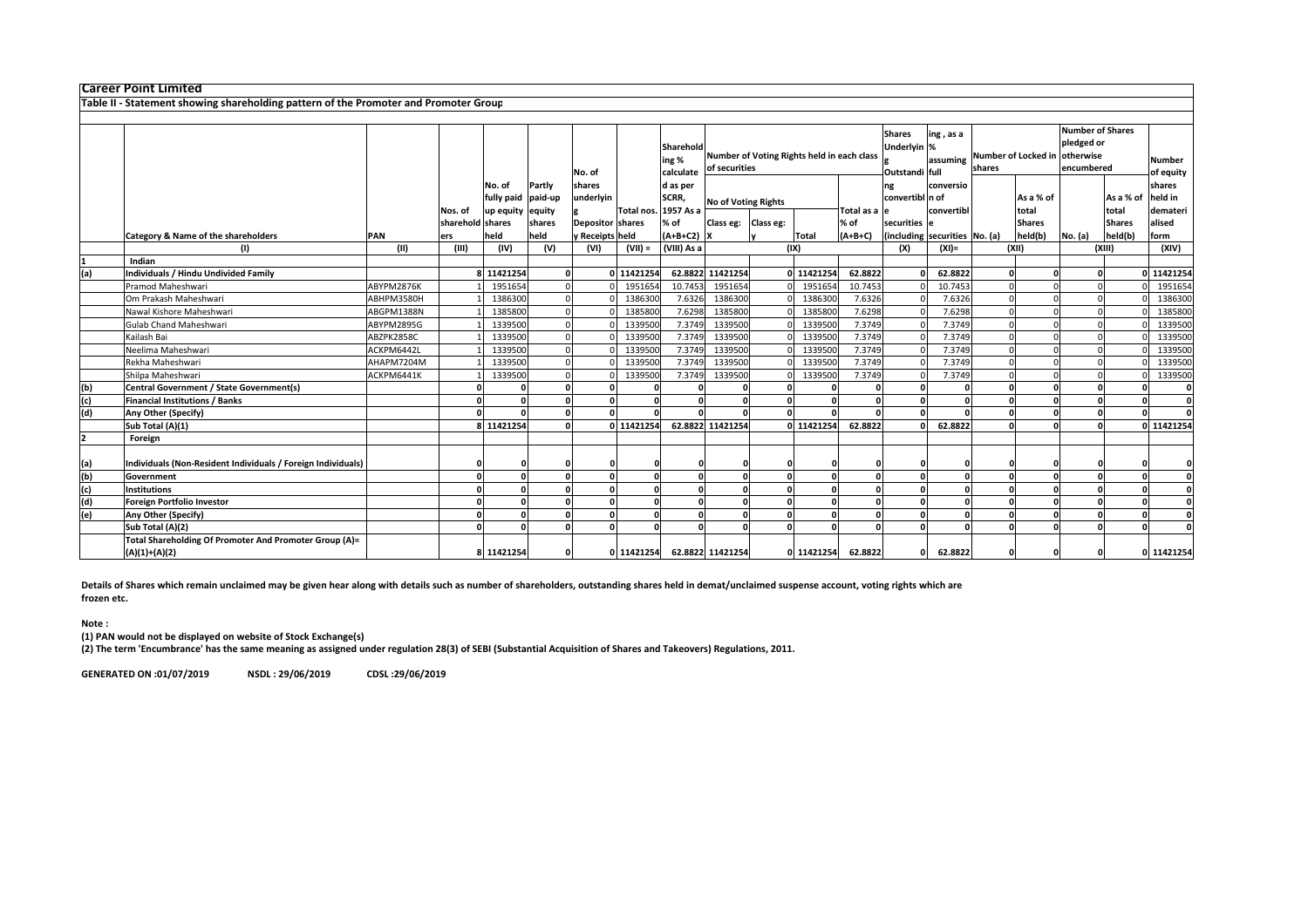|                         | Career Point Limited                                                         |            |                  |                                   |                             |                         |              |                              |                          |                   |                                            |              |                                                |                        |                               |                    |                                                                  |                        |                               |
|-------------------------|------------------------------------------------------------------------------|------------|------------------|-----------------------------------|-----------------------------|-------------------------|--------------|------------------------------|--------------------------|-------------------|--------------------------------------------|--------------|------------------------------------------------|------------------------|-------------------------------|--------------------|------------------------------------------------------------------|------------------------|-------------------------------|
|                         | Table III - Statement showing shareholding pattern of the Public shareholder |            |                  |                                   |                             |                         |              |                              |                          |                   |                                            |              |                                                |                        |                               |                    |                                                                  |                        |                               |
|                         |                                                                              |            |                  |                                   |                             |                         |              |                              |                          |                   |                                            |              |                                                |                        |                               |                    |                                                                  |                        |                               |
|                         |                                                                              |            |                  |                                   |                             | No. of                  |              | Sharehold<br>ing%            | calculated of securities |                   | Number of Voting Rights held in each class |              | <b>Shares</b><br>Underlyin %<br>Outstandi full | ing, as a<br>assuming  | Number of Locked in<br>shares |                    | <b>Number of Shares</b><br>pledged or<br>otherwise<br>encumbered |                        | Number<br>of equity           |
|                         |                                                                              |            | Nos. of          | No. of<br>fully paid<br>up equity | Partly<br>paid-up<br>equity | shares<br>underlyin     | Total nos.   | as per<br>SCRR,<br>1957 As a | No of Voting Rights      |                   |                                            | Total as a   | ng<br>convertibl n of                          | conversio<br>convertib |                               | As a % of<br>total |                                                                  | As a % of<br>total     | shares<br>held in<br>demateri |
|                         |                                                                              |            | sharehold shares |                                   | shares                      | <b>Depositor shares</b> |              | % of                         | Class eg:                |                   |                                            | % of         | securities                                     |                        |                               | <b>Shares</b>      |                                                                  | <b>Shares</b>          | alised                        |
|                         | Category & Name of the shareholders                                          | PAN        | ers              | held                              | held                        | y Receipts held         |              | (A+B+C2)<br>(VIII) As a      | x                        | Class eg: y Total |                                            | $(A+B+C)$    | (including                                     | securities No. (a)     |                               | held(b)            | No. (a)                                                          | held(b)                | form                          |
|                         | (1)<br><b>Institutions</b>                                                   | (II)       | (III)            | (IV)                              | (V)                         | (VI)                    | $(VII) =$    |                              |                          |                   | (IX)                                       |              | (X)                                            | $(XI) =$               |                               | (X  )              |                                                                  | (XIII)                 | (XIV)                         |
|                         |                                                                              |            |                  | 202669                            | $\mathbf{0}$                |                         | 202669       | 1.1158                       | 202669                   | $\mathbf{0}$      | 202669                                     | 1.1158       |                                                | 1.1158                 | o                             |                    | 0 <sub>NA</sub>                                                  |                        | 202669                        |
| (a)                     | <b>Mutual Fund</b>                                                           |            |                  | 202669                            |                             |                         | 202669       | 1.1158                       | 202669                   |                   | 202669                                     | 1.1158       |                                                | 1.1158                 |                               |                    | 0 <sub>NA</sub>                                                  | <b>NA</b><br><b>NA</b> |                               |
|                         | Dsp Small Cap Fund                                                           | AAAJD0430B |                  |                                   | $\Omega$                    |                         |              |                              |                          | $\mathbf{0}$      |                                            |              |                                                |                        | $\mathbf{o}$                  |                    | 0 <sub>NA</sub>                                                  | <b>NA</b>              | 202669                        |
| (b)<br>(c)              | <b>Venture Capital Funds</b><br><b>Alternate Investment Funds</b>            |            | $\Omega$         | <sup>0</sup>                      | <sup>o</sup>                | $\Omega$                | $\mathbf{0}$ | $\mathbf{0}$                 | $\Omega$                 | $\mathbf{0}$      | $\Omega$                                   | $\mathbf{r}$ |                                                |                        | $\Omega$                      |                    | 0 <sub>NA</sub>                                                  | <b>NA</b>              | 0<br>$\mathbf 0$              |
| (d)                     | <b>Foreign Venture Capital Investors</b>                                     |            | $\Omega$         | 0                                 | $\Omega$                    | $\Omega$                | $\Omega$     | $\Omega$                     | O                        | <sup>0</sup>      | $\Omega$                                   | O            |                                                |                        | $\Omega$                      |                    | 0 <sub>NA</sub>                                                  | <b>NA</b>              | $\mathbf 0$                   |
| (e)                     |                                                                              |            |                  | 661                               | $\Omega$                    | $\Omega$                | 661          | 0.0036                       | 661                      | <sup>o</sup>      | 661                                        | 0.0036       |                                                | 0.0036                 | $\mathbf{o}$                  |                    | 0 <sub>NA</sub>                                                  | <b>NA</b>              | 661                           |
| (f)                     | <b>Foreign Portfolio Investor</b><br><b>Financial Institutions / Banks</b>   |            |                  | 100                               | n                           | 0                       | 100          | 0.0006                       | 100                      | $\mathbf{0}$      | 100                                        | 0.0006       |                                                | 0.0006                 | $\mathbf{0}$                  |                    | 0 <sub>NA</sub>                                                  | <b>NA</b>              | 100                           |
| (g)                     | <b>Insurance Companies</b>                                                   |            |                  |                                   |                             | O                       | $\Omega$     | $\Omega$                     |                          | O                 |                                            |              |                                                |                        |                               |                    | 0 <sub>NA</sub>                                                  | <b>NA</b>              | $\pmb{\mathsf{o}}$            |
| (h)                     | <b>Provident Funds/ Pension Funds</b>                                        |            |                  |                                   | $\Omega$                    | $\mathbf 0$             | $\Omega$     | $\Omega$                     |                          | $\Omega$          | $\mathbf 0$                                | C            |                                                |                        |                               |                    | 0 <sub>NA</sub>                                                  | <b>NA</b>              | 0                             |
| (i)                     | Any Other (Specify)                                                          |            | $\Omega$         | $\sqrt{2}$                        | <sup>0</sup>                | $\mathbf 0$             | $\Omega$     | $\Omega$                     | $\Omega$                 | $\mathbf{o}$      |                                            | 0            | $\Omega$                                       |                        | $\Omega$                      |                    | 0 <sub>NA</sub>                                                  | <b>NA</b>              | $\mathbf{0}$                  |
|                         | Sub Total (B)(1)                                                             |            |                  | 203430                            |                             |                         | 203430       | 1.12                         | 203430                   | $\Omega$          | 203430                                     | 1.12         |                                                | 1.12                   |                               |                    | 0 <sub>NA</sub>                                                  | <b>NA</b>              | 203430                        |
|                         | Central Government/ State Government(s)/                                     |            |                  |                                   |                             |                         |              |                              |                          |                   |                                            |              |                                                |                        |                               |                    |                                                                  |                        |                               |
| $\overline{\mathbf{2}}$ | President of India                                                           |            |                  |                                   |                             |                         |              |                              |                          |                   |                                            |              |                                                |                        |                               |                    |                                                                  |                        |                               |
|                         | Sub Total (B)(2)                                                             |            | $\Omega$         |                                   |                             | $\Omega$                | $\Omega$     | $\Omega$                     |                          | $\Omega$          |                                            | O            |                                                |                        |                               |                    | 0 <sub>NA</sub>                                                  | <b>NA</b>              | $\mathbf{0}$                  |
| k                       | <b>Non-Institutions</b>                                                      |            |                  |                                   |                             |                         |              |                              |                          |                   |                                            |              |                                                |                        |                               |                    |                                                                  |                        |                               |
| (a)                     | <b>Individuals</b>                                                           |            |                  |                                   | $\Omega$                    |                         |              |                              |                          |                   |                                            |              |                                                |                        | $\Omega$                      |                    | <b>NA</b>                                                        | <b>NA</b>              |                               |
|                         | . Individual shareholders holding nominal                                    |            |                  |                                   |                             |                         |              |                              |                          |                   |                                            |              |                                                |                        |                               |                    |                                                                  |                        |                               |
|                         | share capital up to Rs. 2 lakhs.                                             |            | 12296            | 2952106                           |                             |                         | 2952106      | 16.2535                      | 2952106                  | $\Omega$          | 2952106                                    | 16.2535      |                                                | 16.2535                | 0                             |                    | 0 <sub>NA</sub>                                                  | <b>NA</b>              | 2952105                       |
|                         | ii. Individual shareholders holding nominal                                  |            |                  |                                   |                             |                         |              |                              |                          |                   |                                            |              |                                                |                        |                               |                    |                                                                  |                        |                               |
|                         | share capital in excess of Rs. 2 lakhs.                                      |            | 20               | 1176527                           |                             |                         | 1176527      | 6.4776                       | 1176527                  |                   | 1176527                                    | 6.4776       |                                                | 6.4776                 |                               |                    | 0 <sub>NA</sub>                                                  | <b>NA</b>              | 1176527                       |
|                         | Gita Kirti Ambani                                                            | AADPA5911H |                  | 29010                             |                             |                         | 290100       | 1.597                        | 290100                   |                   | 290100                                     | 1.5972       |                                                | 1.597                  |                               |                    | 0 <sub>NA</sub>                                                  | <b>NA</b>              | 290100                        |
|                         | Manish Jain                                                                  | ACMPJ3265A |                  | 28554                             | $\Omega$                    |                         | 28554        | 1.572                        | 285541                   | $\Omega$          | 285541                                     | 1.5721       |                                                | 1.5721                 | $\Omega$                      |                    | 0 <sub>NA</sub>                                                  | <b>NA</b>              | 285541                        |
| (b)                     | <b>NBFCs registered with RBI</b>                                             |            |                  | 20                                | <sup>0</sup>                | $\Omega$                | 20           | 0.0001                       | 20                       | $\mathbf{0}$      | 20                                         | 0.0001       |                                                | 0.0001                 | $\mathbf{o}$                  |                    | 0 <sub>NA</sub>                                                  | <b>NA</b>              | 20                            |
|                         | <b>Trust Employee</b>                                                        |            | $\mathbf{0}$     | 0                                 | $\mathbf{0}$                | $\Omega$                | $\mathbf{0}$ | $\Omega$                     | O                        | $\mathbf{0}$      |                                            | 0            |                                                |                        | $\mathbf{0}$                  |                    | 0 <sub>NA</sub>                                                  | <b>NA</b>              | $\mathbf 0$                   |
|                         | <b>Overseas Depositories(holding DRs) (balancing</b>                         |            |                  |                                   |                             |                         |              |                              |                          |                   |                                            |              |                                                |                        |                               |                    |                                                                  |                        |                               |
| (d)                     | figure)                                                                      |            |                  |                                   |                             |                         |              |                              |                          |                   |                                            |              |                                                |                        |                               |                    | 0 <sub>NA</sub>                                                  | <b>NA</b>              |                               |
| (e)                     | Any Other (Specify)                                                          |            | 972              | 2409602                           | $\Omega$                    |                         | 2409602      | 13.2666                      | 2409602                  | $\mathbf{o}$      | 2409602                                    | 13.2666      |                                                | 13.2666                | $\Omega$                      |                    | 0 <sub>NA</sub>                                                  | <b>NA</b>              | 2409602                       |
|                         | <b>Trusts</b>                                                                |            |                  | 20                                | <sup>0</sup>                |                         | 20           | 0.0001                       | 20                       | <sup>0</sup>      | 20                                         | 0.0001       |                                                | 0.0001                 | $\Omega$                      |                    | 0 <sub>NA</sub>                                                  | <b>NA</b>              | 20                            |
|                         | <b>Hindu Undivided Family</b>                                                |            | 618              | 807709                            | $\Omega$                    |                         | 807709       | 4.447                        | 807709                   | $\Omega$          | 807709                                     | 4.447        |                                                | 4.447                  | $\Omega$                      |                    | 0 <sub>NA</sub>                                                  | <b>NA</b>              | 807709                        |
|                         | Manish Jain                                                                  | AACHM3895H |                  | 571784                            | $\Omega$                    |                         | 571784       | 3.1481                       | 571784                   | $\mathbf 0$       | 571784                                     | 3.1481       |                                                | 3.1481                 | $\Omega$                      |                    | 0 <sub>NA</sub>                                                  | <b>NA</b>              | 571784                        |
|                         | Non Resident Indians (Non Repat)                                             |            | 65               | 23834                             | <sup>0</sup>                |                         | 23834        | 0.1312                       | 23834                    | $\mathbf{0}$      | 23834                                      | 0.1312       |                                                | 0.1312                 | o                             |                    | 0 <sub>NA</sub>                                                  | <b>NA</b>              | 23834                         |
|                         | <b>Non Resident Indians (Repat)</b>                                          |            | 117              | 93952                             | $\Omega$                    |                         | 93952        | 0.5173                       | 93952                    | $\Omega$          | 93952                                      | 0.5173       |                                                | 0.5173                 | $\mathbf 0$                   |                    | 0 <sub>NA</sub>                                                  | <b>NA</b>              | 93952                         |
|                         | <b>Clearing Member</b>                                                       |            | 61               | 260436                            | $\mathbf o$                 |                         | 260436       | 1.4339                       | 260436                   | $\mathbf 0$       | 260436                                     | 1.4339       |                                                | 1.4339                 | $\mathbf{o}$                  |                    | 0 <sub>NA</sub>                                                  | <b>NA</b>              | 260436                        |
|                         | <b>Bodies Corporate</b>                                                      |            | 110              | 1223651                           | $\Omega$                    |                         | 1223651      | 6.7371                       | 1223651                  | <sup>0</sup>      | 1223651                                    | 6.7371       |                                                | 6.7371                 | $\mathbf{o}$                  |                    | 0 <sub>NA</sub>                                                  | <b>NA</b>              | 1223651                       |
|                         | Rajasthan Global Securities Private Limited                                  | AAACR4122R |                  | 675910                            | $\Omega$                    |                         | 67591        | 3.721                        | 675910                   | $\Omega$          | 67591                                      | 3.7214       |                                                | 3.721                  | $\Omega$                      |                    | 0 <sub>NA</sub>                                                  | <b>NA</b>              | 675910                        |
|                         | Sub Total (B)(3)                                                             |            | 13289            | 6538255                           | <sup>0</sup>                |                         | 6538255      | 35.9978                      | 6538255                  | O                 | 6538255                                    | 35.9978      |                                                | 35.9978                | $\Omega$                      |                    | 0 <sub>NA</sub>                                                  | <b>NA</b>              | 6538254                       |
|                         | <b>Total Public Shareholding (B)=</b>                                        |            |                  |                                   |                             |                         |              |                              |                          |                   |                                            |              |                                                |                        |                               |                    |                                                                  |                        |                               |
|                         | $(B)(1)+(B)(2)+(B)(3)$                                                       |            | 13292            | 6741685                           |                             | $\Omega$                | 6741685      | 37.1178                      | 6741685                  | $\Omega$          | 6741685                                    | 37.1178      | n                                              | 37.1178                |                               |                    | 0 <sub>NA</sub>                                                  | <b>NA</b>              | 6741684                       |

Details of the shareholders acting as persons in Concert including their Shareholding (No. and %):

No. of shareholdersNo. of Shares

Details of Shares which remain unclaimed may be given hear along with details such as number of shareholders, outstanding shares held in demat/unclaimed suspense account, voting rights which are frozen etc.

Note :

(1) PAN would not be displayed on website of Stock Exchange(s).

(2) The above format needs to disclose name of all holders holding more than 1% of total number of shares

(3) W.r.t. the information pertaining to Depository Receipts, the same may be disclosed in the respective columns to the extent information available and the balance to be disclosed as held by custodian.